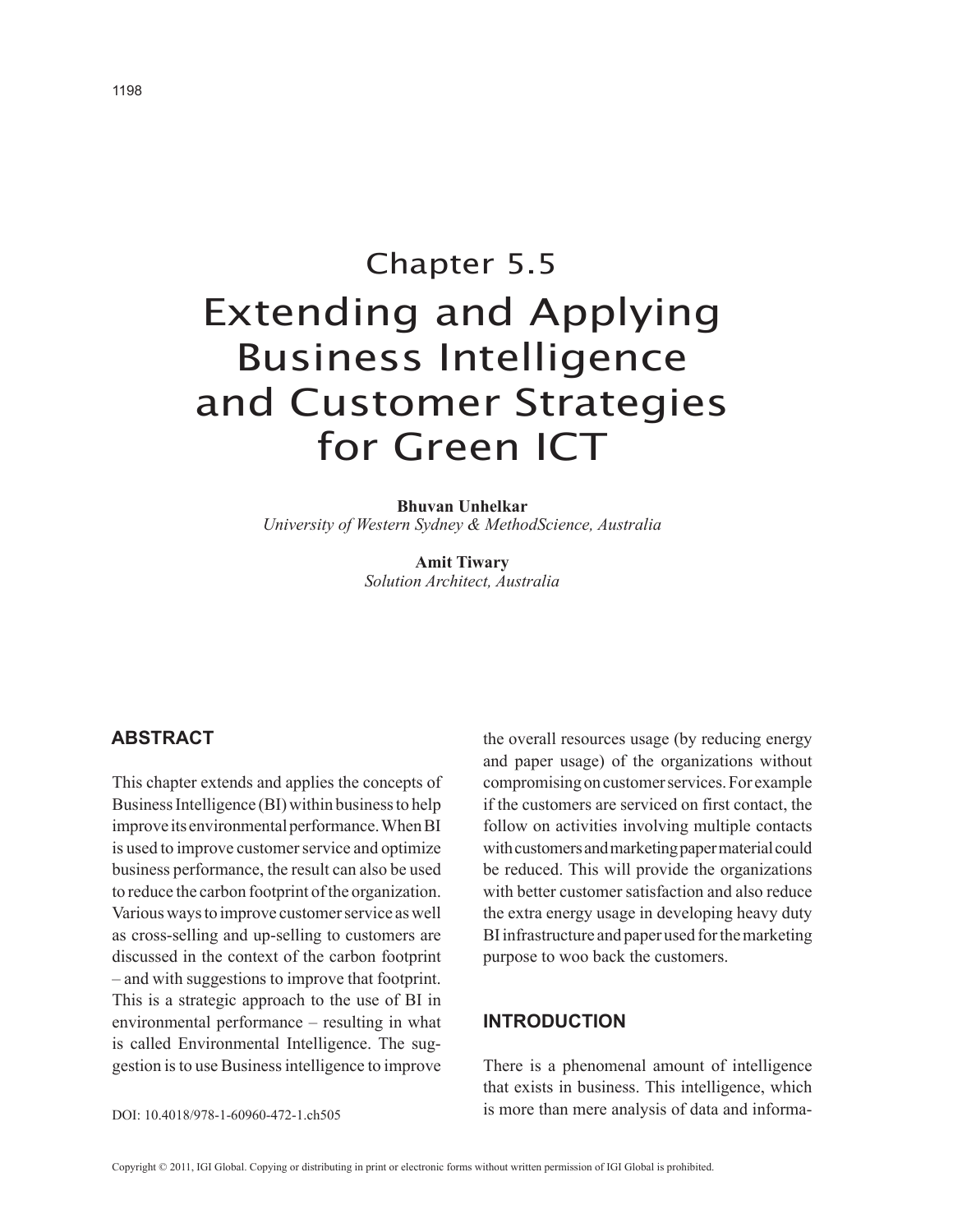tion, has been garnered by businesses to achieve enhanced customer experience and related business efficiencies. Such intelligence is gleaned from the organization's various systems (such as ERP, CRM, HR and SCM), corresponding processes and vast amount of underlying data in multiple formats. These various elements of an organization's intelligence that are embedded in its systems and data emerge as invaluable decision making tools when they all work together. This systems level collaboration and correlation results in ongoing improvement in customer service and optimization of business activities. The creation of this collaboration and correlation is business intelligence. Business intelligence (BI) is the process of using collective information within the organization to optimize its business performance, enhance its customer service and provide it with overall competitive advantage and sustainability.

Such business intelligence has tremendous potential for application in the modern-day environmentally-conscious business world. In fact, the business environment today mandates a highly intelligent approach that would make optimal use of all resources available to an organization. The environmental issues of a business are not too far removed from the issues of business efficiency and customer service. However, care needs to be taken to ensure that the environmental considerations of business do not embroil the business in expensive and, occasionally expansive, projects emanating out of its greening effort. For example, an organization embarking on environmental consciousness should not add to the already existing complexities of data warehouses and business systems in the organization. Another simpler example would be that a reduction in paper usage by the organization should not result in greater use of server space. An environmentally astute approach would make use of existing intelligence, without overloading it, to enable the organization to achieve its environmental objectives. This chapter is dedicated to the discussion on the use of existing business intelligence towards what the lead author calls

"environmental intelligence". Environmental Intelligence (EI) has been discussed and presented earlier by Unhelkar and Trivedi (2009a, 2009b, 2009c) and has been researched by the lead author. This chapter aspires to think creatively in the use of Business Intelligence (BI) towards EI

# **UNDERSTANDING ENVIRONMENTAL INTELLIGENCE – A CUSTOMER PERSPECTIVE**

While business intelligence (BI) is made up of complex correlations that are possible through the business systems, the end-goal of BI is to improve business efficiency and improve the decision making. An intelligence that imbues the people, processes and technologies in organizations with a new value system provides potential beyond imagination. In the current business environment, BI is achieved by having heavy duty data warehouses, processes and servers with the processing power to slice and dice available data. The focus of business intelligence within organizations has been primarily for enhancing customer service and bringing about business efficiencies. However, in this discussion, these BI reasons are considered in the context of their impact on the environment (carbon footprint). The end result is Environmental Intelligence (EI). EI is a combination of building on top of existing BI infrastructure as well as coming up with new initiatives relating to the environment. As earlier defined by Unhelkar and Trivedi (2009a), "Environmental Intelligence can be understood as the use of business tools and technologies to understand and coordinate a response to the environmental challenge". This understanding of EI creatively extends the understanding of Business Intelligence (BI) as it enables the derivation of knowledge that is specific to the carbon footprint of the organization.

Effective and efficient information flow is a vital ingredient of business. . Business Intelligence